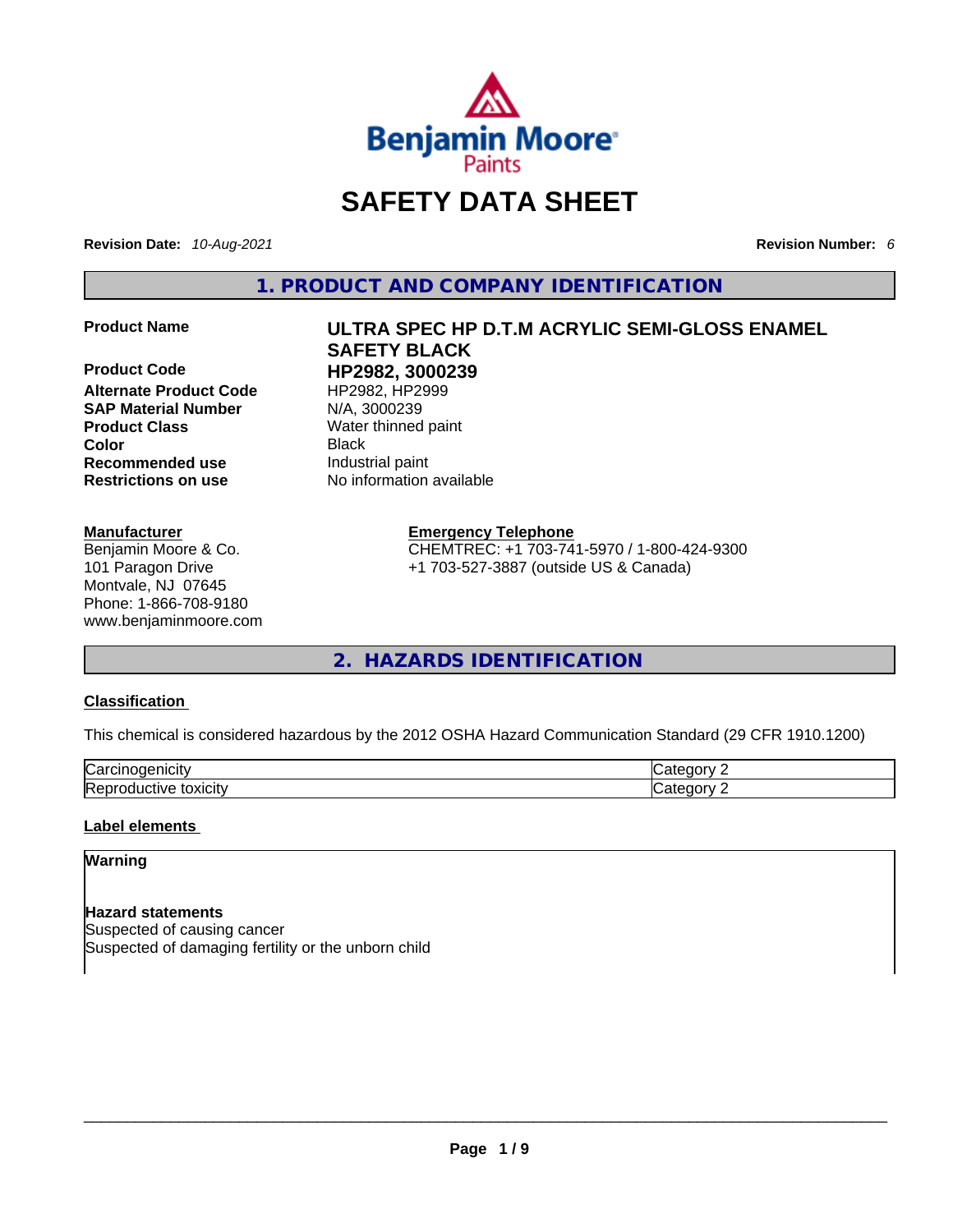

**Appearance** liquid

**Odor** little or no odor

#### **Precautionary Statements - Prevention**

Obtain special instructions before use Do not handle until all safety precautions have been read and understood Use personal protective equipment as required

#### **Precautionary Statements - Response**

IF exposed or concerned: Get medical advice/attention

#### **Precautionary Statements - Storage**

Store locked up

#### **Precautionary Statements - Disposal**

Dispose of contents/container to an approved waste disposal plant

#### **Hazards not otherwise classified (HNOC)**

Not applicable

#### **Other information**

No information available

 **WARNING:** This product contains isothiazolinone compounds at levels of <0.1%. These substances are biocides commonly found in most paints and a variety of personal care products as a preservative. Certain individuals may be sensitive or allergic to these substances, even at low levels.

#### **3. COMPOSITION INFORMATION ON COMPONENTS**

| <b>Chemical name</b>                          | CAS No.    | Weight-% |
|-----------------------------------------------|------------|----------|
| 2,2,4-trimethyl-1,3-pentanediol diisobutyrate | 6846-50-0  | l - 5    |
| Nepheline svenite                             | 37244-96-5 | - 5      |
| Carbon black                                  | 1333-86-4  | 1 - 5    |
| Zinc phosphate                                | 7779-90-0  | -5       |

# **4. FIRST AID MEASURES**

**General Advice** If symptoms persist, calla physician. Show this safety data sheet to the doctor in attendance. **Eye Contact Rinse thoroughly with plenty of water for at least 15 minutes and consult a** physician.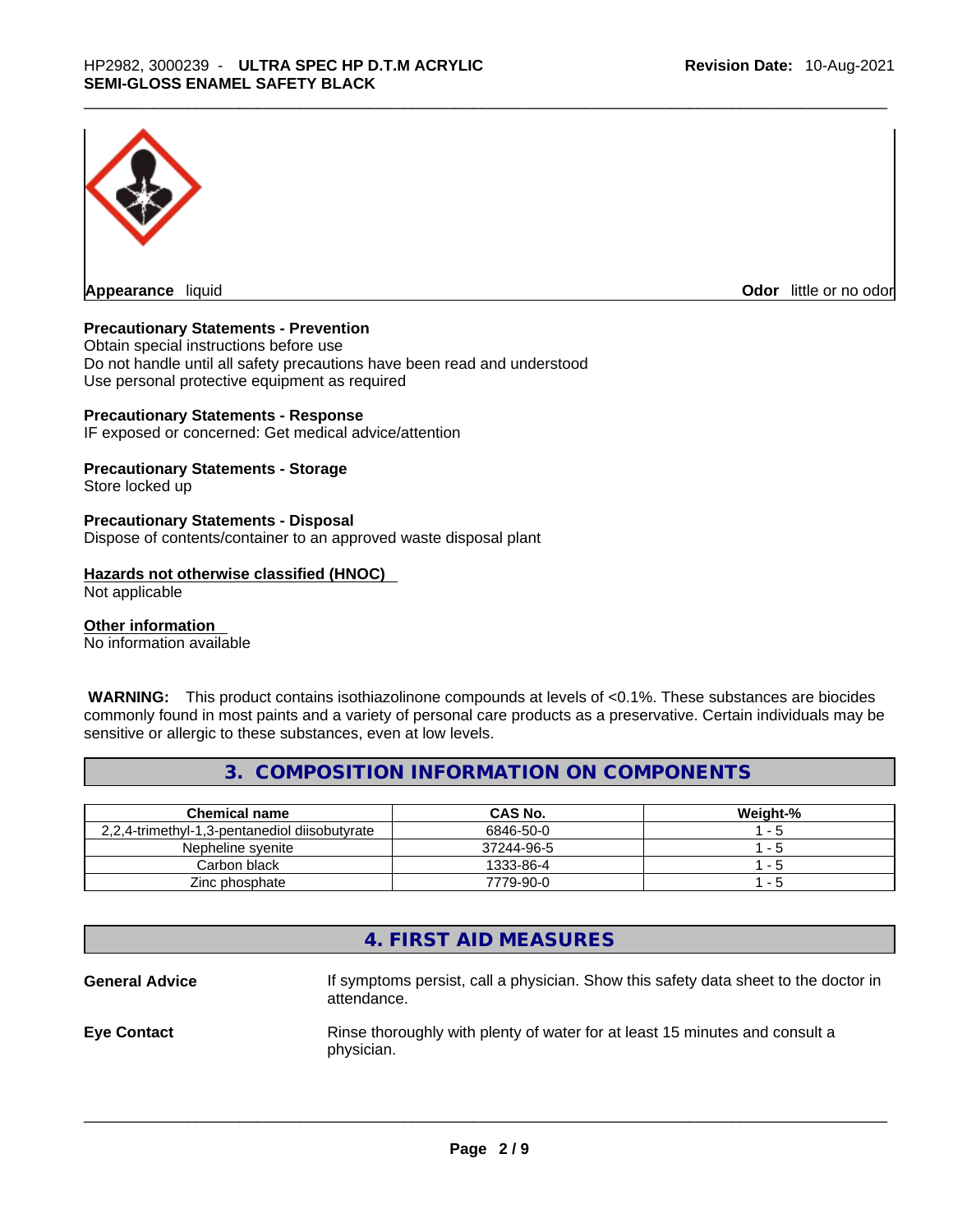| <b>Skin Contact</b>                                                              | Wash off immediately with soap and plenty of water while removing all<br>contaminated clothes and shoes. |                                                                                  |  |                                                                                                                 |
|----------------------------------------------------------------------------------|----------------------------------------------------------------------------------------------------------|----------------------------------------------------------------------------------|--|-----------------------------------------------------------------------------------------------------------------|
| <b>Inhalation</b>                                                                |                                                                                                          | Move to fresh air. If symptoms persist, call a physician.                        |  |                                                                                                                 |
| Ingestion                                                                        | if necessary.                                                                                            | Clean mouth with water and afterwards drink plenty of water. Consult a physician |  |                                                                                                                 |
| <b>Most Important</b><br><b>Symptoms/Effects</b>                                 | None known.                                                                                              |                                                                                  |  |                                                                                                                 |
| <b>Notes To Physician</b>                                                        | Treat symptomatically.                                                                                   |                                                                                  |  |                                                                                                                 |
|                                                                                  |                                                                                                          | 5. FIRE-FIGHTING MEASURES                                                        |  |                                                                                                                 |
| <b>Suitable Extinguishing Media</b>                                              |                                                                                                          | circumstances and the surrounding environment.                                   |  | Use extinguishing measures that are appropriate to local                                                        |
| Protective equipment and precautions for firefighters                            |                                                                                                          | and full protective gear.                                                        |  | As in any fire, wear self-contained breathing apparatus<br>pressure-demand, MSHA/NIOSH (approved or equivalent) |
| <b>Specific Hazards Arising From The Chemical</b>                                |                                                                                                          | Closed containers may rupture if exposed to fire or<br>extreme heat.             |  |                                                                                                                 |
| <b>Sensitivity to mechanical impact</b>                                          |                                                                                                          | No.                                                                              |  |                                                                                                                 |
| Sensitivity to static discharge                                                  |                                                                                                          | No                                                                               |  |                                                                                                                 |
| <b>Flash Point Data</b><br>Flash point (°F)<br>Flash Point (°C)<br><b>Method</b> |                                                                                                          | 250<br>121<br><b>PMCC</b>                                                        |  |                                                                                                                 |
| <b>Flammability Limits In Air</b>                                                |                                                                                                          |                                                                                  |  |                                                                                                                 |
| <b>Lower flammability limit:</b><br><b>Upper flammability limit:</b>             |                                                                                                          | Not applicable<br>Not applicable                                                 |  |                                                                                                                 |
| <b>NFPA</b><br>Health: 2                                                         | Flammability: 1                                                                                          | Instability: 0                                                                   |  | Special: Not Applicable                                                                                         |
| <b>NFPA Legend</b>                                                               |                                                                                                          |                                                                                  |  |                                                                                                                 |

- 0 Not Hazardous
- 1 Slightly
- 2 Moderate
- 3 High
- 4 Severe

*The ratings assigned are only suggested ratings, the contractor/employer has ultimate responsibilities for NFPA ratings where this system is used.* 

*Additional information regarding the NFPA rating system is available from the National Fire Protection Agency (NFPA) at www.nfpa.org.* 

# **6. ACCIDENTAL RELEASE MEASURES**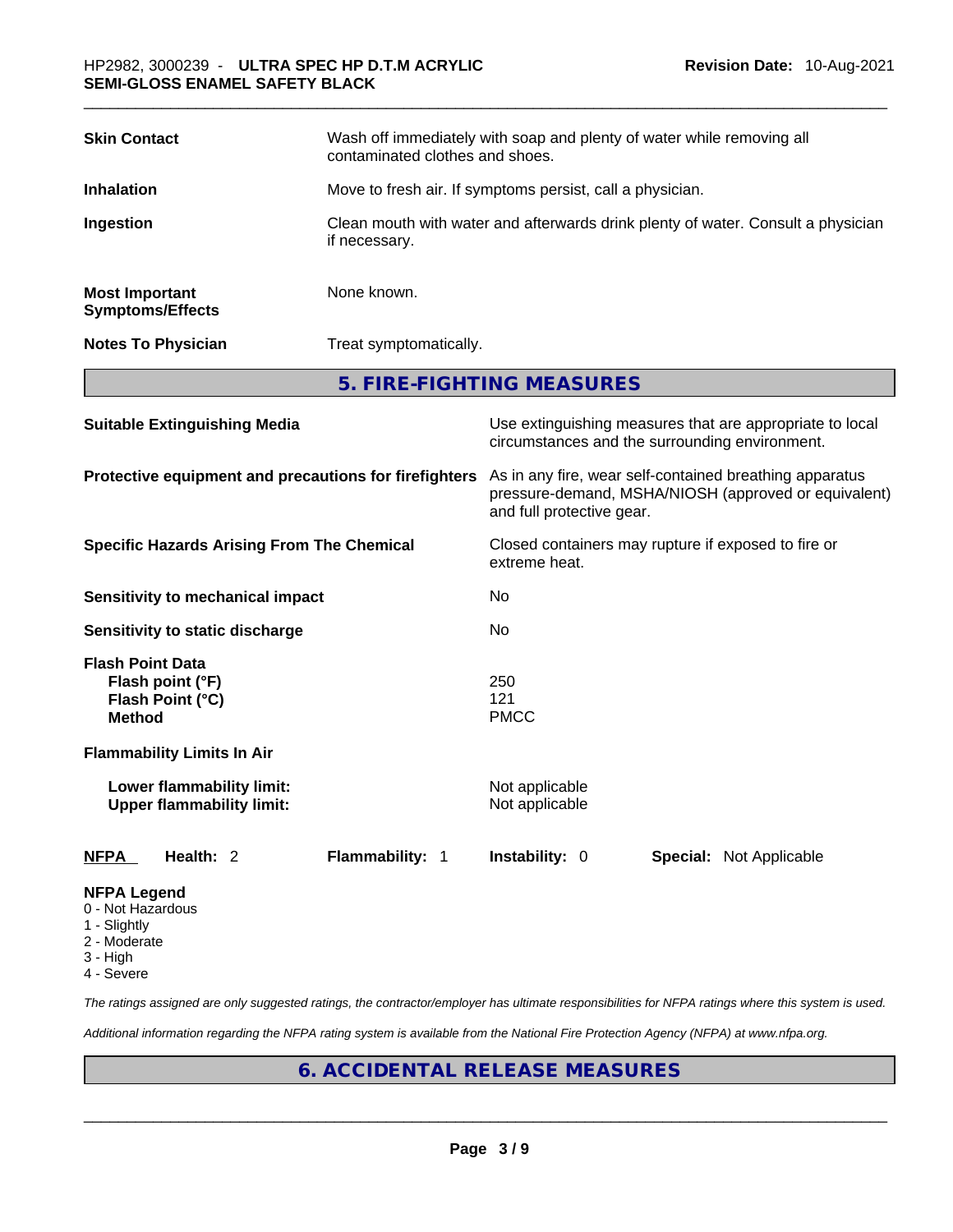| <b>Personal Precautions</b>      | Avoid contact with skin, eyes and clothing. Ensure adequate ventilation.                                                                                                         |
|----------------------------------|----------------------------------------------------------------------------------------------------------------------------------------------------------------------------------|
| <b>Other Information</b>         | Prevent further leakage or spillage if safe to do so.                                                                                                                            |
| <b>Environmental precautions</b> | See Section 12 for additional Ecological Information.                                                                                                                            |
| <b>Methods for Cleaning Up</b>   | Soak up with inert absorbent material. Sweep up and shovel into suitable<br>containers for disposal.                                                                             |
|                                  | 7. HANDLING AND STORAGE                                                                                                                                                          |
| <b>Handling</b>                  | Avoid contact with skin, eyes and clothing. Avoid breathing vapors, spray mists or<br>sanding dust. In case of insufficient ventilation, wear suitable respiratory<br>equipment. |
| <b>Storage</b>                   | Keep container tightly closed. Keep out of the reach of children.                                                                                                                |
| <b>Incompatible Materials</b>    | No information available                                                                                                                                                         |

**8. EXPOSURE CONTROLS/PERSONAL PROTECTION** 

#### **Exposure Limits**

| <b>Chemical name</b> | <b>ACGIH TLV</b>                                   | <b>OSHA PEL</b>                        |
|----------------------|----------------------------------------------------|----------------------------------------|
| Carbon black         | TWA: $3 \text{ mg/m}^3$ .<br>inhalable particulate | <b>TWA</b><br>ma/m <sup>3</sup><br>ບ.ບ |
|                      | matter                                             |                                        |

#### **Legend**

ACGIH - American Conference of Governmental Industrial Hygienists Exposure Limits OSHA - Occupational Safety & Health Administration Exposure Limits N/E - Not Established

| <b>Engineering Measures</b> | Ensure adequate ventilation, especially in confined areas. |
|-----------------------------|------------------------------------------------------------|
|-----------------------------|------------------------------------------------------------|

#### **Personal Protective Equipment**

| <b>Eye/Face Protection</b>    | Safety glasses with side-shields.                                                                                                                                                                                                                                                                                            |
|-------------------------------|------------------------------------------------------------------------------------------------------------------------------------------------------------------------------------------------------------------------------------------------------------------------------------------------------------------------------|
| <b>Skin Protection</b>        | Protective gloves and impervious clothing.                                                                                                                                                                                                                                                                                   |
| <b>Respiratory Protection</b> | In operations where exposure limits are exceeded, use a NIOSH approved<br>respirator that has been selected by a technically qualified person for the specific<br>work conditions. When spraying the product or applying in confined areas, wear a<br>NIOSH approved respirator specified for paint spray or organic vapors. |
| <b>Hygiene Measures</b>       | Avoid contact with skin, eyes and clothing. Remove and wash contaminated                                                                                                                                                                                                                                                     |

clothing before re-use. Wash thoroughly after handling.

### **9. PHYSICAL AND CHEMICAL PROPERTIES**

**Appearance liquid**<br> **Odor** little of

**Odor** little or no odor **Odor Threshold**<br> **Density (Ibs/gal)**<br> **Density (Ibs/gal)**<br> **No information available**<br>  $8.8 - 8.9$ **Density (lbs/gal)** 8.8 - 8.9 \_\_\_\_\_\_\_\_\_\_\_\_\_\_\_\_\_\_\_\_\_\_\_\_\_\_\_\_\_\_\_\_\_\_\_\_\_\_\_\_\_\_\_\_\_\_\_\_\_\_\_\_\_\_\_\_\_\_\_\_\_\_\_\_\_\_\_\_\_\_\_\_\_\_\_\_\_\_\_\_\_\_\_\_\_\_\_\_\_\_\_\_\_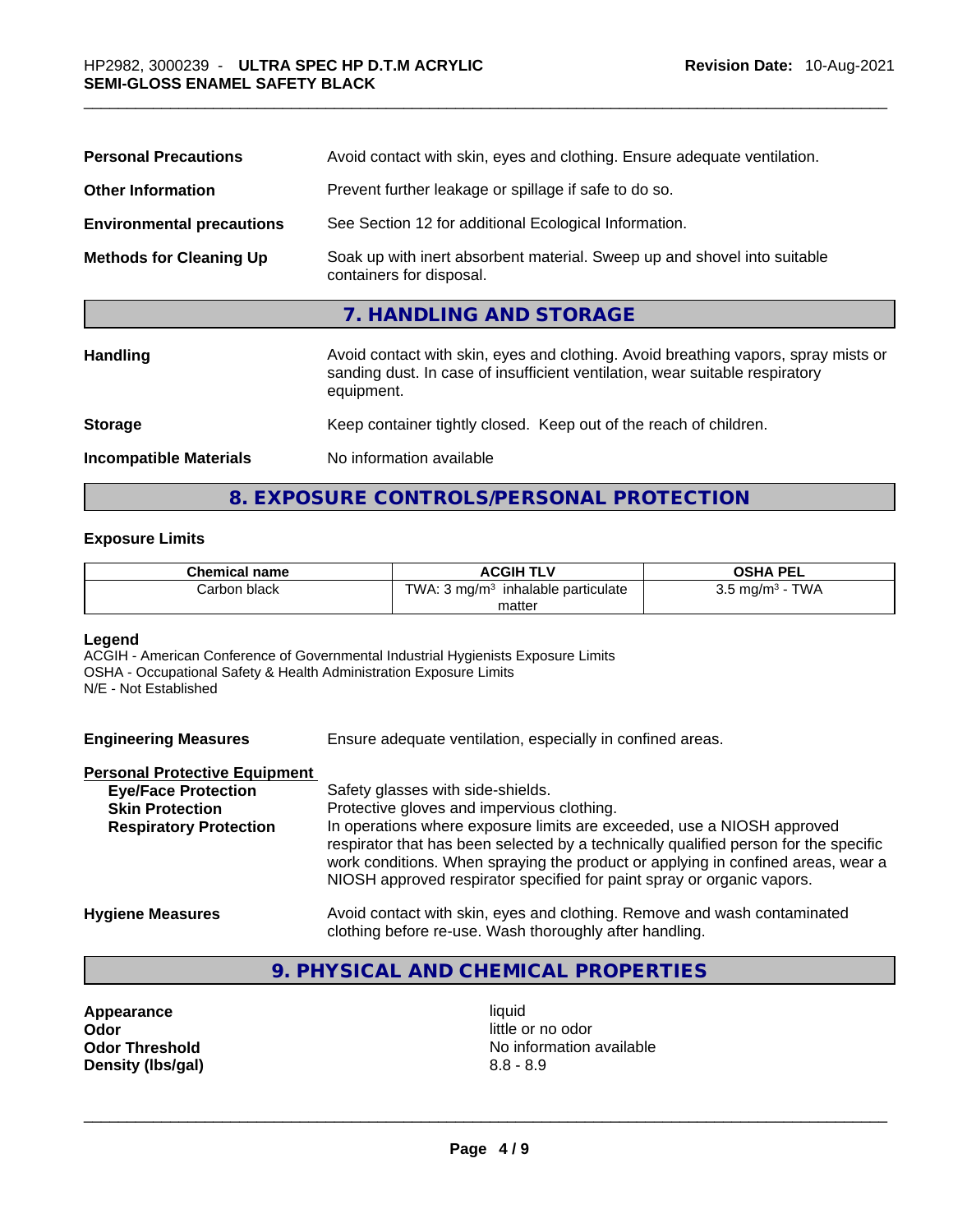| <b>Specific Gravity</b>              | $1.05 - 1.07$            |
|--------------------------------------|--------------------------|
| рH                                   | No information available |
| <b>Viscosity (cps)</b>               | No information available |
| Solubility(ies)                      | No information available |
| <b>Water solubility</b>              | No information available |
| <b>Evaporation Rate</b>              | No information available |
| Vapor pressure                       | No information available |
| Vapor density                        | No information available |
| Wt. % Solids                         | $35 - 45$                |
| Vol. % Solids                        | $30 - 40$                |
| Wt. % Volatiles                      | $55 - 65$                |
| Vol. % Volatiles                     | $60 - 70$                |
| <b>VOC Regulatory Limit (g/L)</b>    | < 150                    |
| <b>Boiling Point (°F)</b>            | 212                      |
| <b>Boiling Point (°C)</b>            | 100                      |
| Freezing point (°F)                  | 32                       |
| <b>Freezing Point (°C)</b>           | 0                        |
| Flash point (°F)                     | 250                      |
| Flash Point (°C)                     | 121                      |
| <b>Method</b>                        | <b>PMCC</b>              |
| Flammability (solid, gas)            | Not applicable           |
| <b>Upper flammability limit:</b>     | Not applicable           |
| Lower flammability limit:            | Not applicable           |
| <b>Autoignition Temperature (°F)</b> | No information available |
| <b>Autoignition Temperature (°C)</b> | No information available |
| Decomposition Temperature (°F)       | No information available |
| Decomposition Temperature (°C)       | No information available |
| <b>Partition coefficient</b>         | No information available |

# **10. STABILITY AND REACTIVITY**

| <b>Reactivity</b> |  |
|-------------------|--|
|                   |  |

**Hazardous Decomposition Products** None under normal use.

**Not Applicable** 

**Chemical Stability Chemical Stability** Stable under normal conditions.

**Conditions to avoid Conditions to avoid Prevent from freezing.** 

**Incompatible Materials Materials Materials No materials to be especially mentioned.** 

**Possibility of hazardous reactions** None under normal conditions of use.

**11. TOXICOLOGICAL INFORMATION** 

#### **Product Information**

#### **Information on likely routes of exposure**

**Principal Routes of Exposure** Eye contact, skin contact and inhalation.

**Acute Toxicity**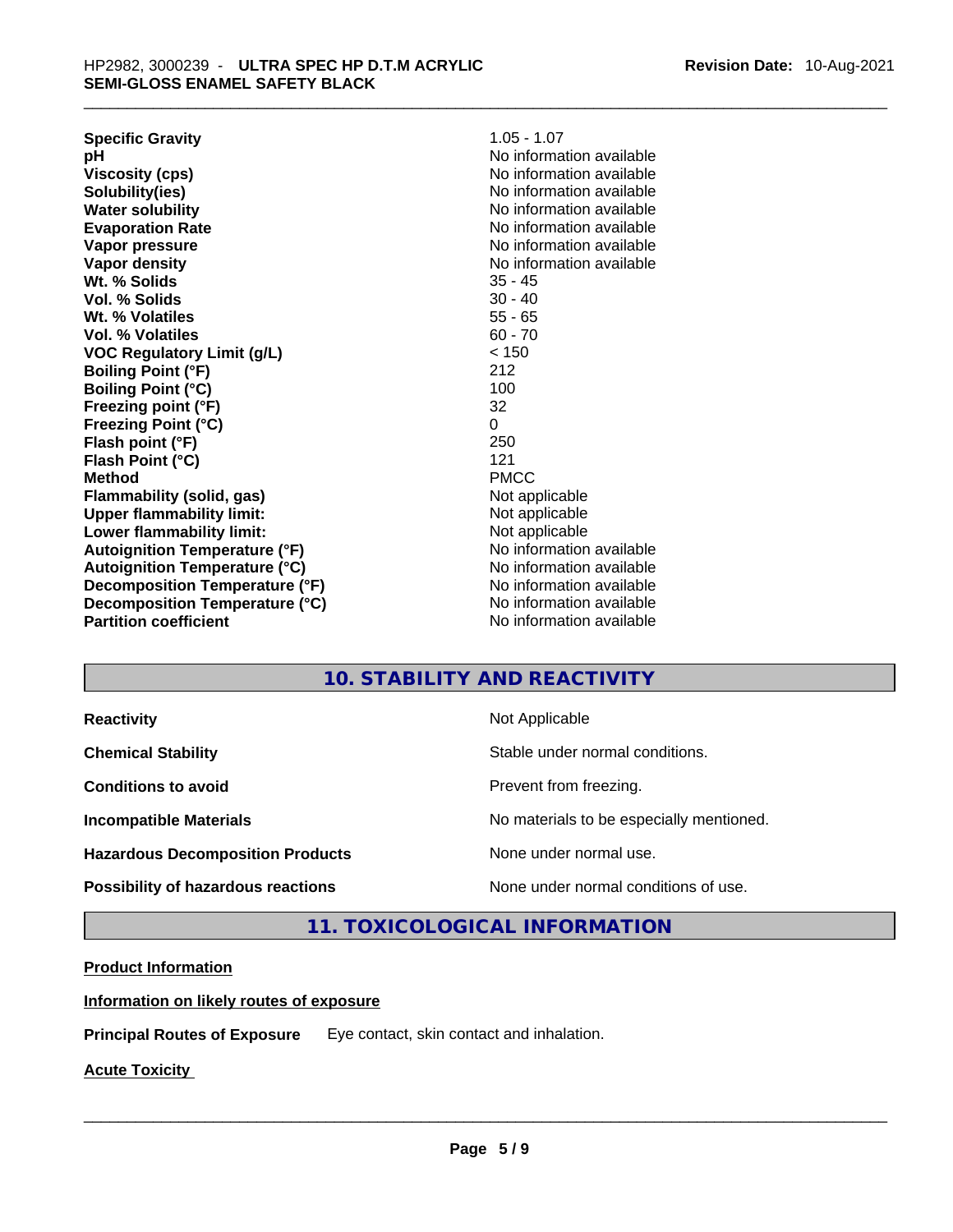| <b>Product Information</b>      | No information available                                                                                        |
|---------------------------------|-----------------------------------------------------------------------------------------------------------------|
|                                 | Symptoms related to the physical, chemical and toxicological characteristics                                    |
| <b>Symptoms</b>                 | No information available                                                                                        |
|                                 | Delayed and immediate effects as well as chronic effects from short and long-term exposure                      |
| Eye contact                     | May cause slight irritation.                                                                                    |
| <b>Skin contact</b>             | Substance may cause slight skin irritation. Prolonged or repeated contact may dry<br>skin and cause irritation. |
| <b>Inhalation</b>               | May cause irritation of respiratory tract.                                                                      |
| Ingestion                       | Ingestion may cause gastrointestinal irritation, nausea, vomiting and diarrhea.                                 |
| <b>Sensitization</b>            | No information available                                                                                        |
| <b>Neurological Effects</b>     | No information available.                                                                                       |
| <b>Mutagenic Effects</b>        | No information available.                                                                                       |
| <b>Reproductive Effects</b>     | Possible risk of impaired fertility. Possible risk of harm to the unborn child.                                 |
| <b>Developmental Effects</b>    | No information available.                                                                                       |
| <b>Target organ effects</b>     | No information available.                                                                                       |
| <b>STOT - single exposure</b>   | No information available.                                                                                       |
| <b>STOT - repeated exposure</b> | No information available.                                                                                       |
| Other adverse effects           | No information available.                                                                                       |
| <b>Aspiration Hazard</b>        | No information available                                                                                        |

#### **Numerical measures of toxicity**

#### **The following values are calculated based on chapter 3.1 of the GHS document**

| ATEmix (oral)          | 44180 mg/kg |
|------------------------|-------------|
| <b>ATEmix (dermal)</b> | 74088 mg/kg |

#### **Component Information**

| Chemical name                                                 | Oral LD50             | Dermal LD50         | Inhalation LC50        |
|---------------------------------------------------------------|-----------------------|---------------------|------------------------|
| 2,2,4-trimethyl-1,3-pentanediol<br>diisobutyrate<br>6846-50-0 | $>$ 3200 mg/kg (Rat)  |                     | $> 5.3$ mg/L (Rat) 6 h |
| Carbon black<br>1333-86-4                                     | $> 15400$ mg/kg (Rat) | $>$ 3 g/kg (Rabbit) |                        |
| Zinc phosphate<br>7779-90-0                                   | $>$ 5000 mg/kg (Rat)  |                     |                        |

#### **Chronic Toxicity**

#### **Carcinogenicity**

*The information below indicates whether each agency has listed any ingredient as a carcinogen:.* 

| <b>Chemical name</b> | IARC                     | <b>NTP</b> | OSHA   |  |
|----------------------|--------------------------|------------|--------|--|
|                      | Possible Human<br>$2B -$ |            | Listed |  |
| Carbon black         | Carcinogen               |            |        |  |

#### **Legend**

IARC - International Agency for Research on Cancer NTP - National Toxicity Program OSHA - Occupational Safety & Health Administration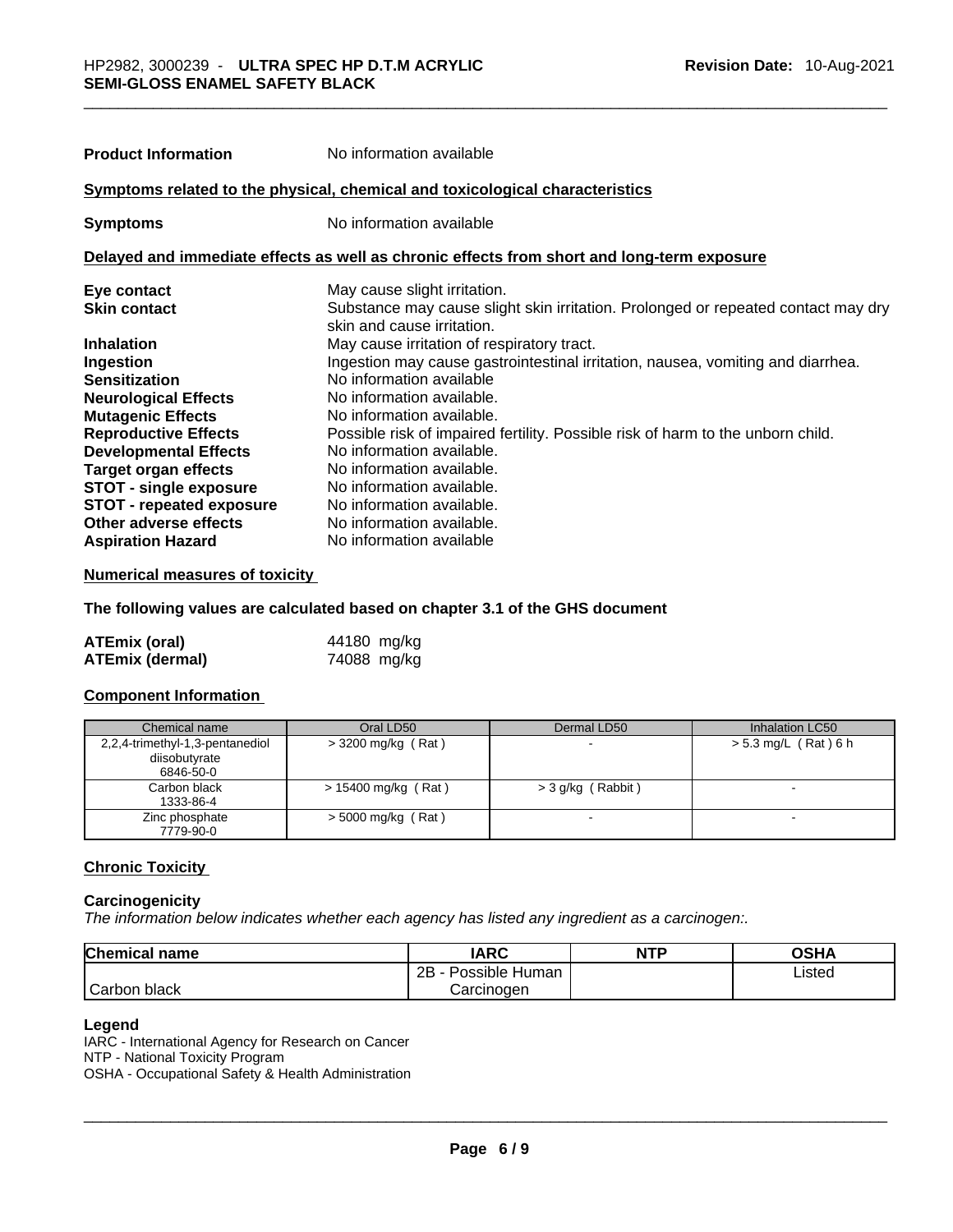# **12. ECOLOGICAL INFORMATION**

#### **Ecotoxicity Effects**

The environmental impact of this product has not been fully investigated.

#### **Product Information**

**Acute Toxicity to Fish** No information available

#### **Acute Toxicity to Aquatic Invertebrates**

No information available

**Acute Toxicity to Aquatic Plants** No information available

#### **Persistence / Degradability**

No information available.

#### **Bioaccumulation**

No information available.

#### **Mobility in Environmental Media**

No information available.

#### **Ozone**

No information available

#### **Component Information**

#### **Acute Toxicity to Fish**

No information available

### **Acute Toxicity to Aquatic Invertebrates**

No information available

#### **Acute Toxicity to Aquatic Plants**

No information available

# **13. DISPOSAL CONSIDERATIONS**

**Waste Disposal Method** Dispose of in accordance with federal, state, and local regulations. Local requirements may vary, consult your sanitation department or state-designated environmental protection agency for more disposal options.

### **14. TRANSPORT INFORMATION**

**DOT** Not regulated  $\blacksquare$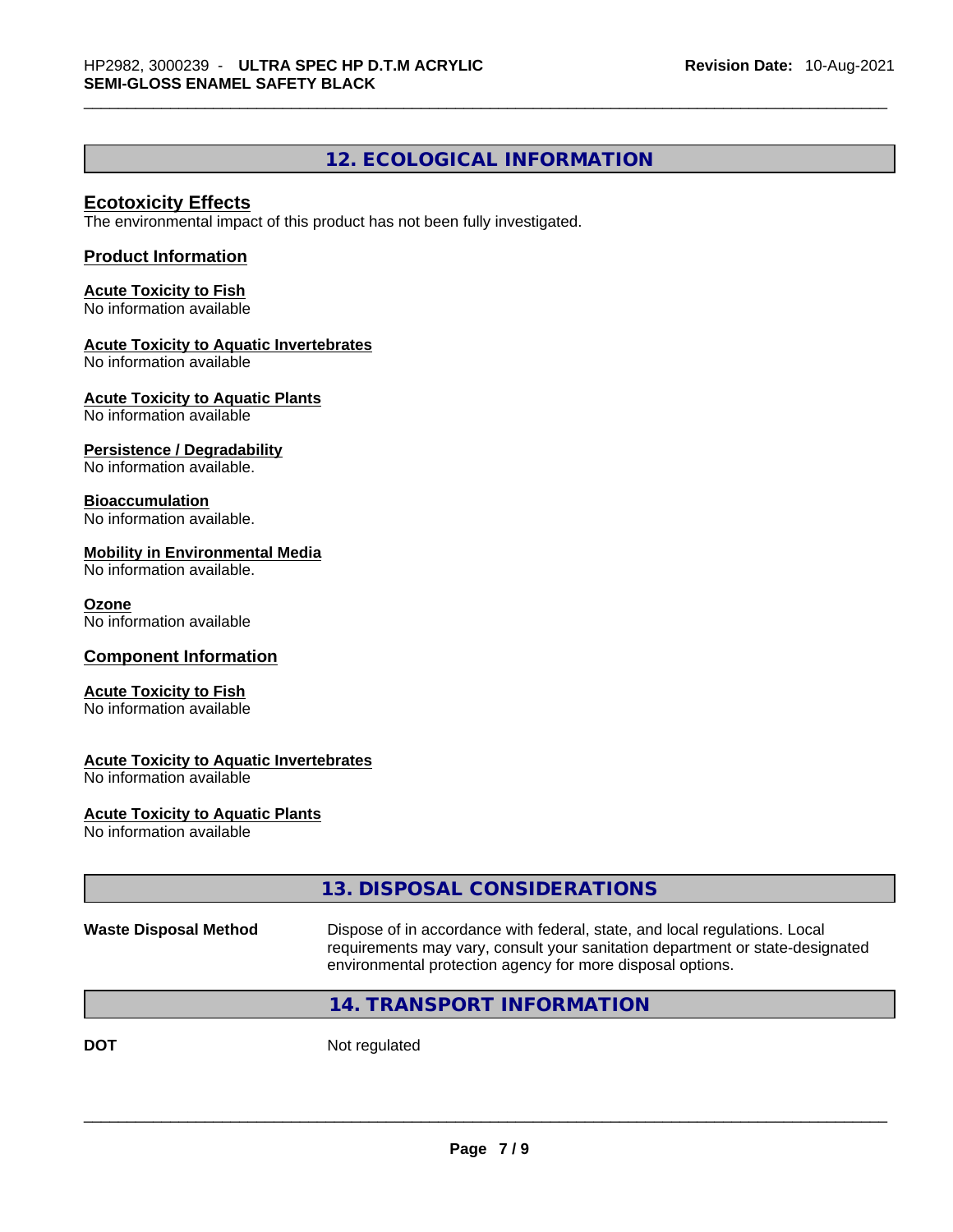| <b>ICAO / IATA</b> | Not regulated |
|--------------------|---------------|
|--------------------|---------------|

**IMDG / IMO** Not regulated

**15. REGULATORY INFORMATION** 

#### **International Inventories**

| <b>TSCA: United States</b> | Yes - All components are listed or exempt. |
|----------------------------|--------------------------------------------|
| <b>DSL: Canada</b>         | Yes - All components are listed or exempt. |

#### **Federal Regulations**

#### **SARA 311/312 hazardous categorization**

| Acute health hazard               | No. |  |
|-----------------------------------|-----|--|
| Chronic Health Hazard             | Yes |  |
| Fire hazard                       | No. |  |
| Sudden release of pressure hazard | No. |  |
| Reactive Hazard                   | Nο  |  |

#### **SARA 313**

Section 313 of Title III of the Superfund Amendments and Reauthorization Act of 1986 (SARA). This product contains a chemical or chemicals which are subject to the reporting requirements of the Act and Title 40 of the Code of Federal Regulations, Part 372:

| Chemical name  | CAS No.   | Weight-% | <b>CERCLA/SARA 313</b>     |
|----------------|-----------|----------|----------------------------|
| Zinc phosphate | 7779-90-0 |          | (de minimis concentration) |

**Clean Air Act,Section 112 Hazardous Air Pollutants (HAPs) (see 40 CFR 61)**

This product contains the following HAPs:

*None*

#### **US State Regulations**

#### **California Proposition 65**

**A** WARNING: Cancer and Reproductive Harm– www.P65warnings.ca.gov

#### **State Right-to-Know**

| <b>Chemical</b><br>name | Mas<br>achusetts | . Jersev<br>New | <b>Pennsylvania</b> |
|-------------------------|------------------|-----------------|---------------------|
| Carbon black            |                  |                 |                     |
| phosphate<br>∠inc∴      |                  |                 |                     |

**Legend**